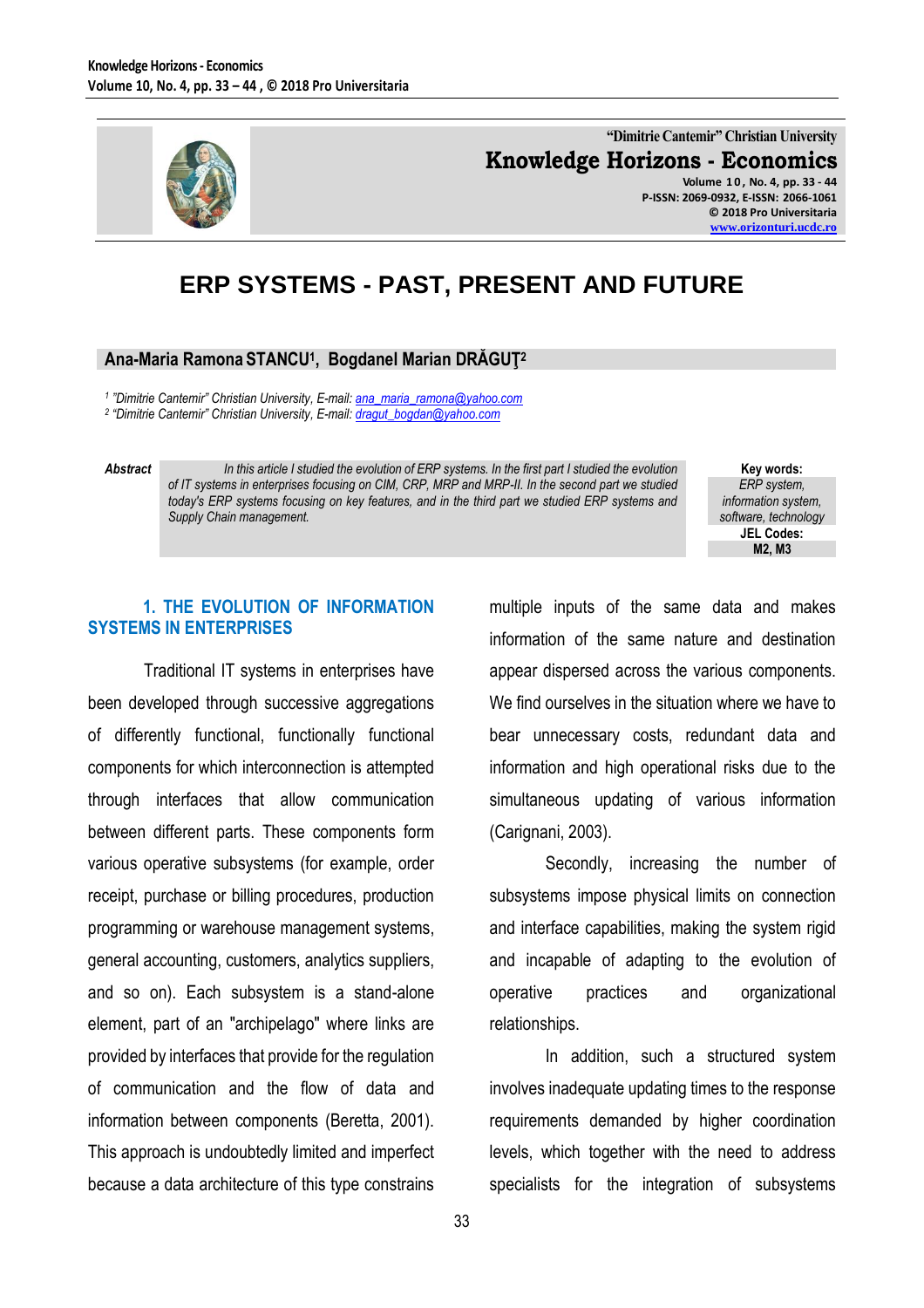contribute to slowing the response times of the whole system.

In order to solve these problems and eliminate such inefficiency, in the '70s and' 80s, what was defined as "cycle integration systems" (Beretta, 2001) was developed for production, which in particular suffered from regarding the promptness and the speed of the reaction. In this context were born the first versions of:

 CIM (Computer Integrated Manufacturing), a tool for integrating productive activities based on the use of information technology.

The related applicative solutions that have progressively developed are:

 CRP (Capacity Requirement Planning) systems, where integration is sought even in the production cycle;

- MRP (Material Requirement Planning) systems, where the integration environment is extended to defining the resource requirement for supplying production programs;
- MRP II (Manufacturing Resource Planning) systems, in which the integration perimeter extends to all the main operating cycles that cross the functional supply, production, and sales areas. In this view, the vertical evolution of MRP systems is shown in the diagramin Figure 1.

The common feature of all these applicative solutions is the realization of an integration concept that goes beyond the simple notion of co-ordination between distinct parts, typical of the software packages that were in use at the time (Carignani, 2003).



 With Enterprise Resource Planning (ERP) systems, the integration of the IT system into the enterprise becomes evident, in the sense that the system is already being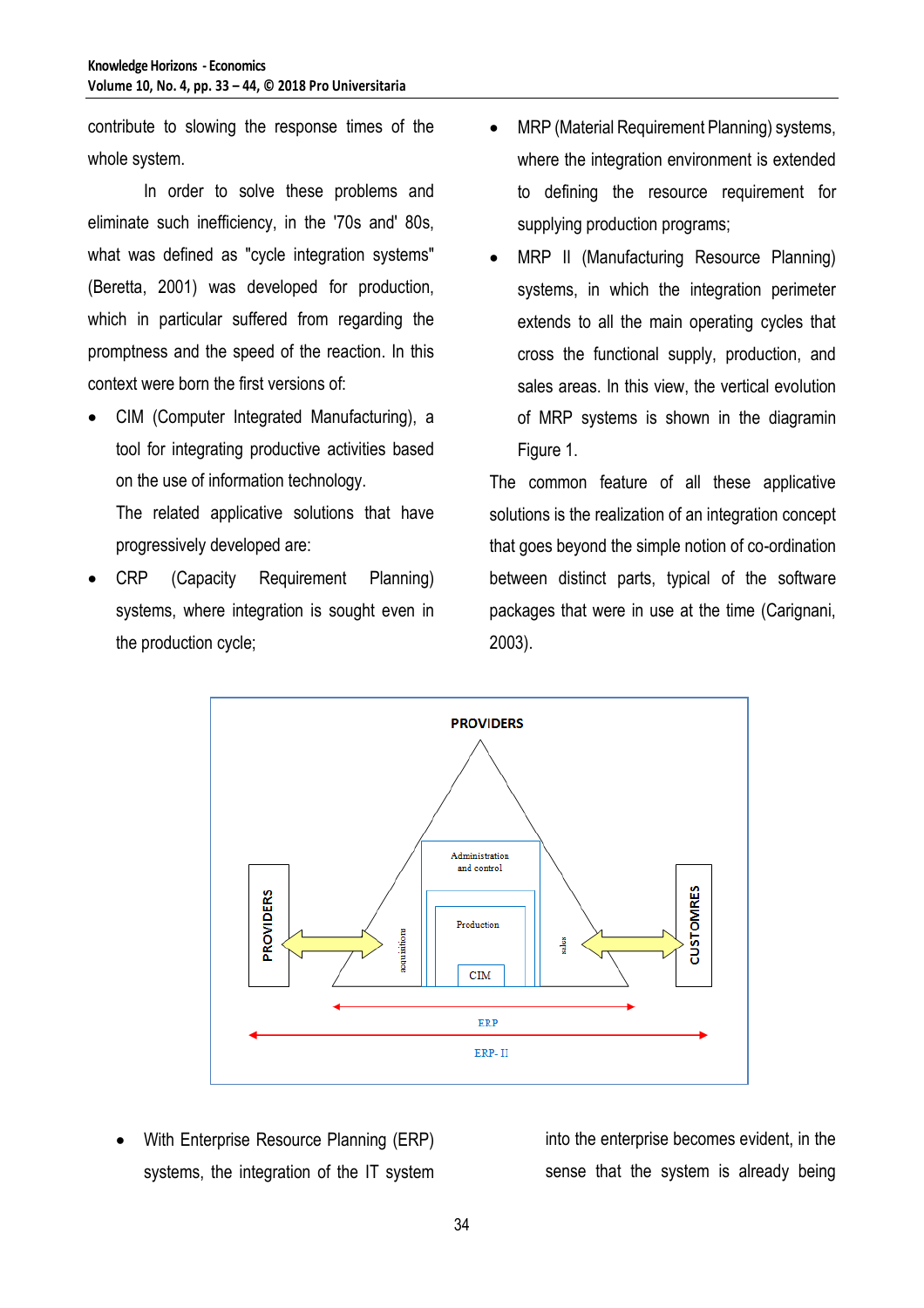integrated both as an IT architecture and as a logical design: the archive is unique, the update criteria are univocal, the procedures are strictly related between them and coherent in terms of how to encode data and information; the operating rules of the entire system are common and managed in a centralized logic (Beretta, 2001). Innovation in these applicative solutions is manifested in horizontal coverage, ie in cross-logic (see Figure 1), the need to manage and treat information from all the main functions of the enterprise. Additionally, the integration of ERP systems extends beyond enterprise boundaries until it encompasses the enterprise itself with supplier companies on the one hand and client firms on the other, with application software called the Supply Chain Management (SCM) and Customer Relationship Management (CRM). This is achieved until the last level of IT systems evolution, which works under the name of ERP II.

#### **2. ERP TODAY SYSTEMS**

Current ERP systems are by their very nature:

- Integrated, in the sense that the different departments of the firm and the company are connected
- Penetrating, tend to involve the whole business in their operation.

Going the way to enterprise-wide IT integration

means using a common field of definitions and codes between different departments of the organization means establishing common rules and language to facilitate communication between different units, a prerequisite for ensuring coordination. Informational integration therefore means standardizing the modalities of data definition and the harmonization of their structure and content, obtained through a common conceptual, transversal schema and accepted by all data sources. The structure of an ERP system is designed from the outset so that the data have the same meaning and the same implication over time between different users and the data stored in different databases and involved in different applications are coherent and logically compatible . On the basis of this, we have a unitary interpretive scheme that specifies the definition of common computer fields, defines the limit to which uniformity of significance must reach, and where each unit can differentiate, taking into account local specifications, indicating the structure, the rules for updating and the treatment of the data. By formalizing data and sharing common language, ERP systems provide a unitary cognitive schema of event interpretation that increases the responsiveness and response capacity of the organization and its units.

Secondly, by ensuring a uniform entrepreneurial IT base, a better flow of information and dissemination of information between the functions and units of the organization is ensured.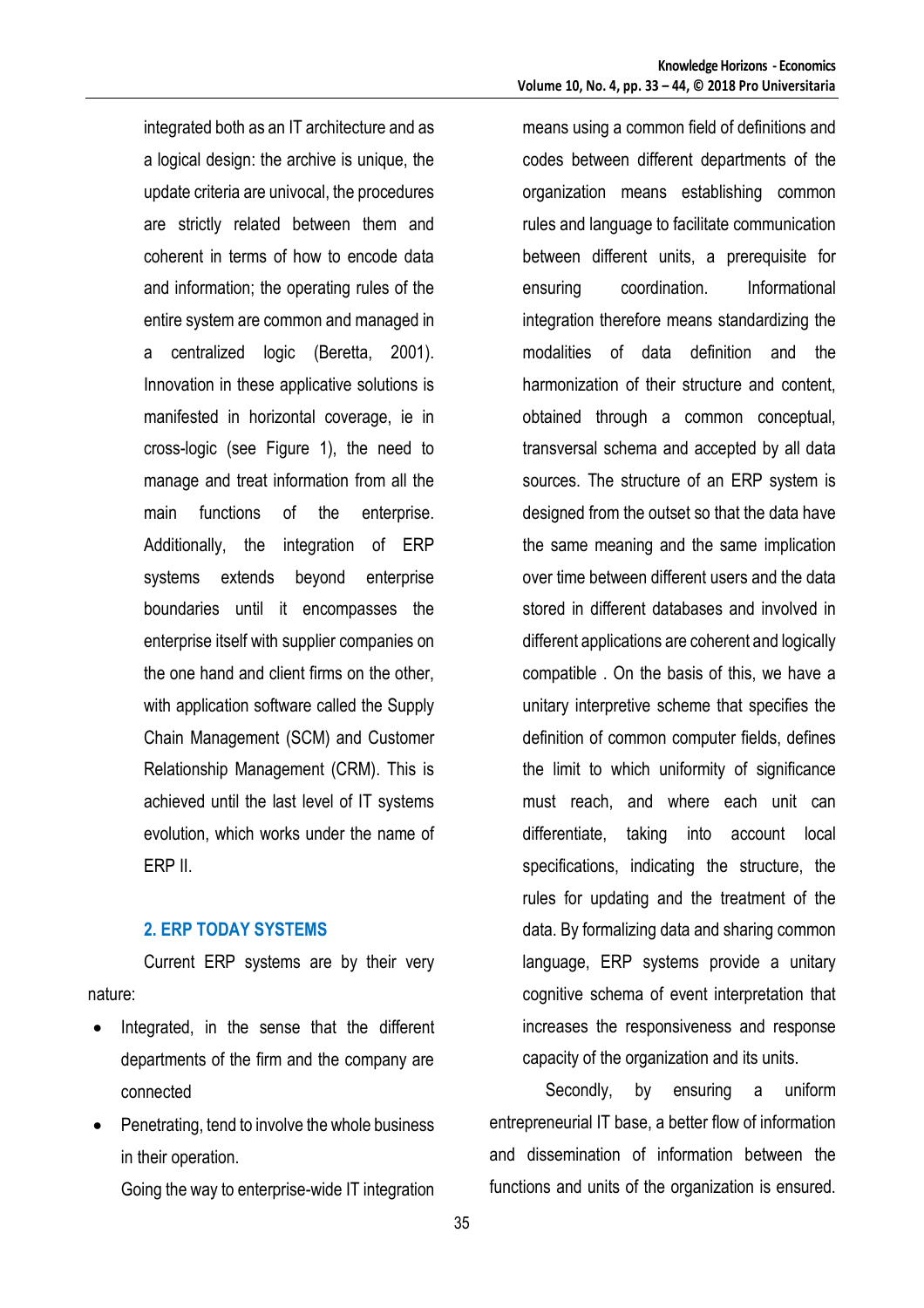In fact, ERP systems increase IT development capability, operating indirectly, as follows: providing a structured, structured, articulate, structured information base from which application data and generation tools of computer syntheses, often external to the integrated system.

Due to the high level of IT integration, using the new IT technologies, ERP systems allow richer communication at the organization level by providing an integrated enterprise-wide network that circulates information that is comprehensive and easily adaptable to specific needs, easy to use for subjects and units that share the same language, and can be dispersed spatially and temporally.

The adoption of the classification standard, the valid enterprise-wide production and communications, typical of integrated systems, therefore allow for a rich and scattered communication with practically nil marginal cost (Beretta, 2001).

From the point of view of architecture subject to ERP applications, we emphasize abandoning centralized mainframe architectures in favor of client-server technology.

The feature of a mainframe platform is the strong centralization (both of data and of development logic) needed to ensure data coherence and to concentrate computing power. Mainframe platforms, however, have some limits:

- High management and maintenance costs;
- the impossibility of fully exploiting the capacity of personal computer development;
- the rigidity of the report with the different external users;

 The ever lesser availability of programs that requires development of the versions, specific to each enterprise.

These are some of the main reasons that have pushed many businesses to switch to more flexible and less costly technologies; Among these, clientserver technology has been imposed, which many are considered to be the most appropriate to support higher demands as a level of user service, with lower costs, customization requirements, and faster response speeds (Beretta, 2001).

This type of technological infrastructure, which is the basis of all ERP systems, manages the processes of information development in a distributed manner, dividing, for example, a certain workload for the different operations developed by the system in its entire complex between the server and one or more customers.

This makes it possible to centrally manage the data used by different functions, but allowing decentralized studies and a more coherent use of information, with the specific requirements of different users. In this way, computing power can be optimized by devoting itself to the execution of extremely heavy operations, while clients can perform local tasks and manage the graphical interface for the end user who is free to operate completely autonomously with all the materials which are provided to him: technical documents, decision support, analysis, communication, training and management tools. These are the flexibility features that have affirmed the superiority of clientserver technology, leading to the gradual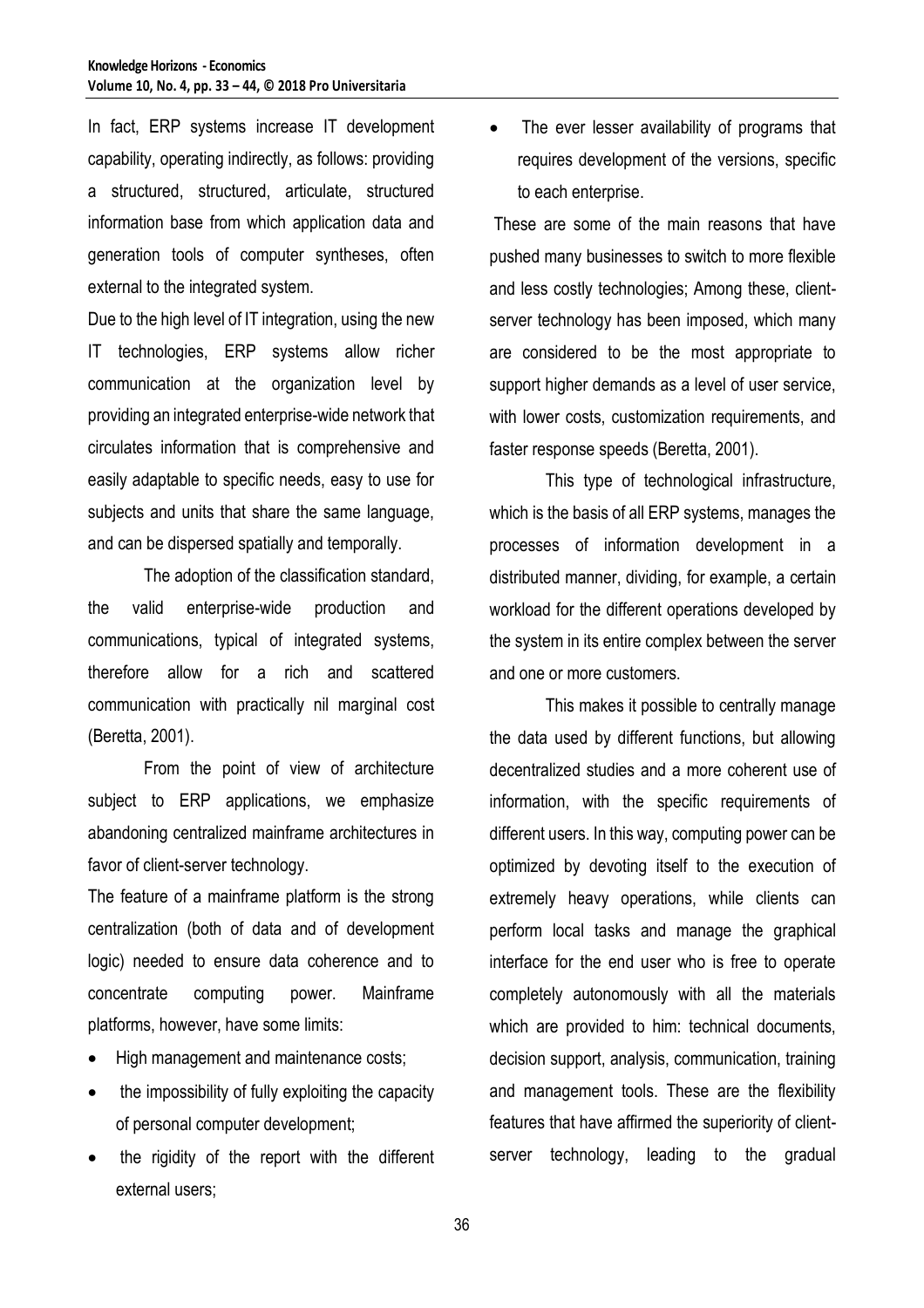abandonment of computer architecture that has already been overcome.

"The flexibility characteristics of ERP systems are largely attributed to the presence of workflow functionality in the various operating modules. Thanks to this functionality, the system, when linked to an archive, is capable of sequencing the documentation to be scrutinized, based on assigned priorities or waiting times, and when the document is being prepared or a report, is able to specify, after certain established routines, successive authorizations and steps, indicating possible anomalies. In this way, the enterprise can work with procedures that, although within the bounds of fixed degrees of autonomy and technically manageable levels of flexibility, can help identify and intervene in emergency or abnormal situations "(Cerruti, 1999 ).

This is the approach of Amigoni and Beretta, after which ERP packages have four key characteristics (Amigoni e Beretta, 1998):

- 1. the application is modular;
- 2. the presence of a business model;
- 3. the existence of a single database;
- 4. system configurability.

1. Based on the first characteristic, the ERP system consists of several applicative modules, which can also function separately, each of which is in the direction of specific functional and operative areas, as shown in Figure 2.

Complex software governs a unique database that gathers and distributes data from and to a variety of applications and systems (powered independently by the function or unit that uses them) and develops them using modular applications that support the various functions of the enterprise . The database, which is common to all applications, performs the cross-linking function between the various functions of the enterprise, and thus, the possibility of dialogue can occur. (Beretta, 2001).

The modularity of the application allows a firm that does not want the simultaneous renewal of the entire IT system, to selectively and progressively replace the applications of the different departments within the enterprise; in addition, this feature allows the firm to plan the gradual introduction of the ERP system, starting from departments where the operation or coverage of the computer system in use is deficient without touching those programs that are still considered useful and valid (Cerruti, 1999 ). If, on the one hand, each module is autonomous in terms of managed functionality, on the other hand, in some cases, the potential offered by a module is subordinated to the activation of other modules related to it and then, consequently, the lack of modules may limit the extension of the system in question. Of course, in the case of a limited introduction of fewer modules, the enterprise loses some of the benefits of the full integration of the enterprise information system, but it is able to reduce the costs and risks of broad spectrum change interventions.

2. "The operation of different ERP system modules refers to a unitary business model, that is, a scheme that encompasses and writes all the operational processes implemented in the software. The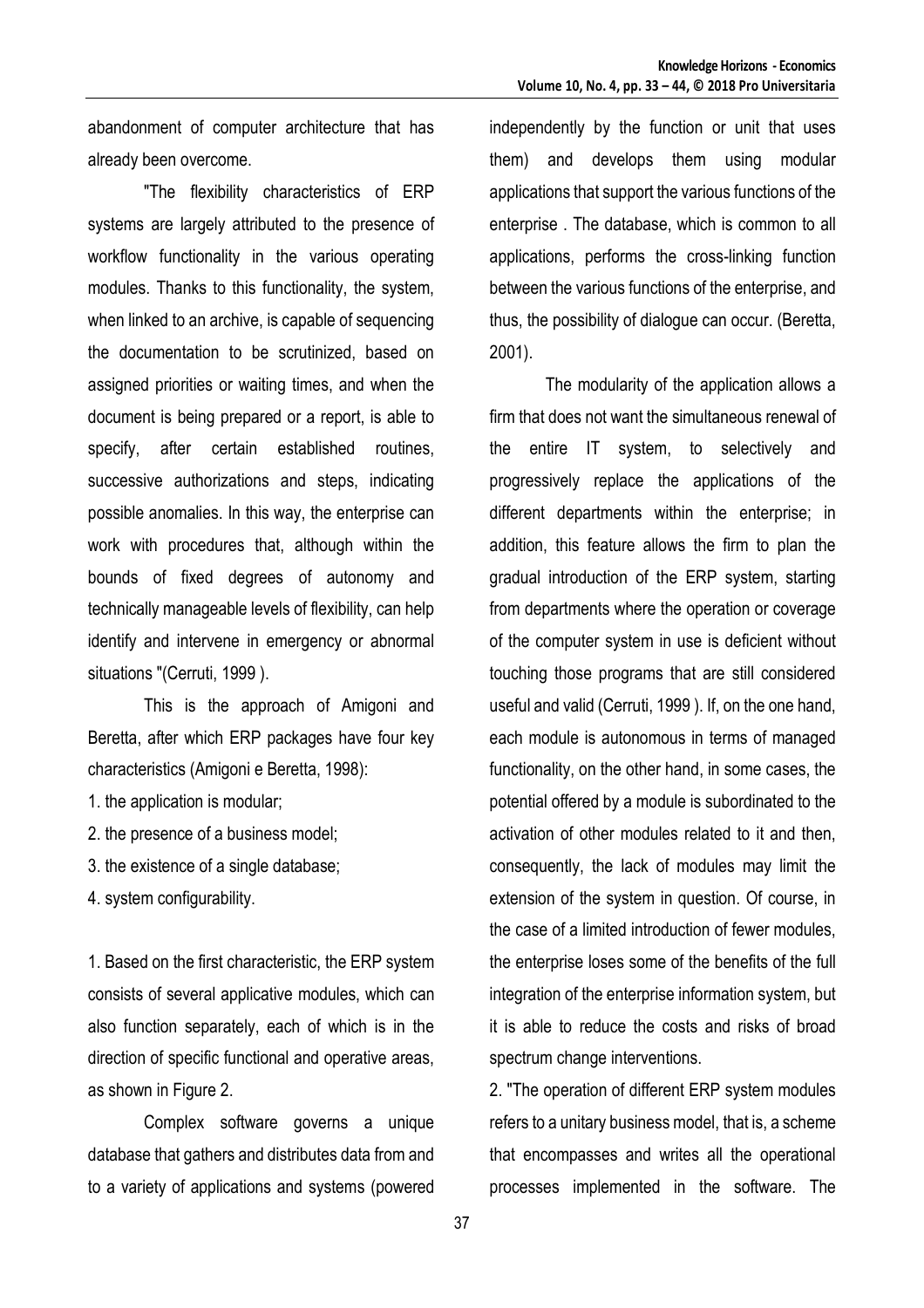business model is inspired by the leader's bestpractice models and, in the case of more advanced ERP packages, may differ depending on the business sector in which the enterprise operates. The presence of a business model that covers all management areas is an important reference for a software house because it confers unity on the development of the various modules and explains the interconnections between the different subprograms that make up the package. The business model is also an important guide for those users who intend to exploit ERP as a reengineering leverage, as it stimulates redesign "(Cerruti, 1999). 3. A single database is the key element that is the basic feature for integrating ERP packages. The central database defines different entities (the "product" or "customer") uniquely and homogeneously for all modules. All applications call this unique database, for which they work simultaneously, for data call, compilation and archiving without multiplication or non-alignment. It is very structured and articulated, because it has to define various managed entities (from "client" to "raw material") in their totality. This is why ERP applications require an initial, broad and articulated data input. But then the need to reintroduce the same data into other subsystems, as well as the batch realignment interventions of different databases, with advantages in terms of processing time and costs, quality, reliability and development, is reduced. Each department in the company, using this unique database, will always be aligned with the flow of the process. For example, if conflicts arise such as: the purchase of an order that is greater

than the customer's credit or a planned need higher than the available production capacity, the system signals to the officers, attracting their attention and requesting an intervention in this sense. If the enterprise has also installed the workflow application, the system advises via email to the interested services by sending all the available information on the situation as attachments, making it easier to make decisions. The common database therefore allows all operating units to dispose in real time of univocal and common data based on both standard and ad-hoc analyzes.

4. "The attribute that contributes most to the flexibility of the ERP system is that of the configurability, which enables the end user to define the functional characteristics of the activated modules according to the structure of the enterprise's operational processes" (Beretta, 2001).

The ERP system is sold by the software house as a basic application that the enterprise will need to configure according to its own specifications for IT architecture, organizational structure, operational procedures, and business objectives. For this purpose, configuration tables are provided, which allow the definition of the operative parameters, thus succeeding in many cases in reducing the programming activities. The configuration concerns both the technical aspects of the system and the structure of the enterprise with regard to the company's own coding system, production units and distribution channels. Once these general references are defined, programmers begin to fine-tune work processes, identifying the sequence of activity, and specifying the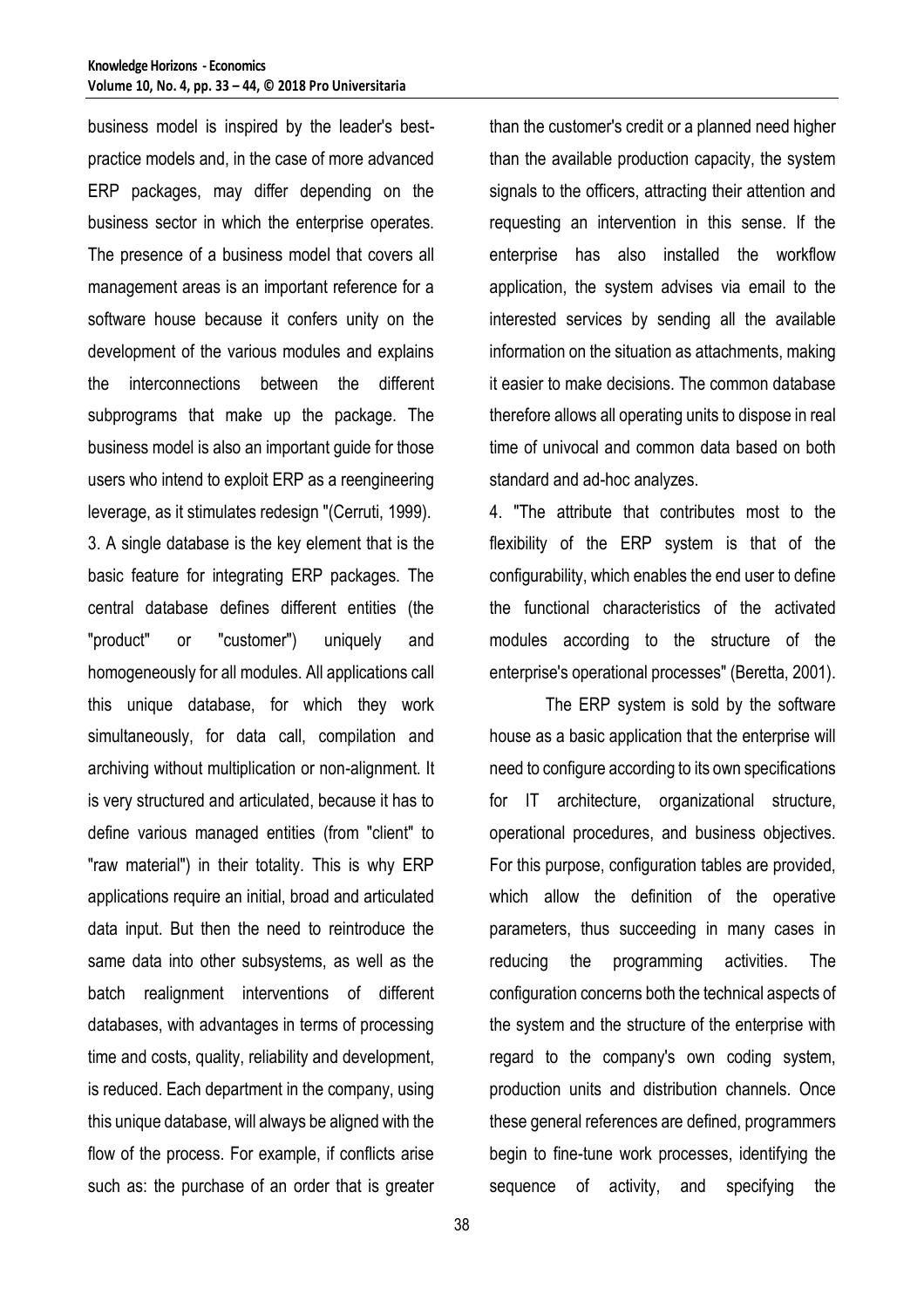characteristics of transactions, documents, and reporting (Cerruti, 1999). "Configuring an ERP system means seeking a compromise between the operating logic that is to be achieved on the one hand and the possibilities offered by the system on the other hand; possibilities that are generally ample enough to allow the user a certain "discretion" in society, so as not to hinder the specificity requirements imposed on the enterprise "(Beretta, 2001).

- I. when the options fail to meet the company's operational requirements, the designer can: Make a customization that allows the system to be modified by re-engineering segments of the original code, directly from the development environment. In this way, however, the means of communication between the parties to the system and the possibilities of acquiring technological innovations, which the provider of the applicative solution offers, are compromised;
- II. to appeal to distinct application systems to support specific specifications and functionalities, and to build interfaces capable of communicating with the rest of the ERP system. But there is also the risk of compromising the degree of IT integration of the original system.

After Cerrutti, the potential of ERP systems can be highlighted by the following two apparent paradoxes that characterize their introduction into the firm:

 ERPs are sophisticated and technically complex IT systems that make it possible to simplify the organizational structure of the firm;

 ERPs are complete and integrated information systems inside, which is convenient because there is more openness to the company for collaborations with customers and suppliers.

ERP systems, even if they are very complex programs themselves, favor simplification of activity in the organization. Thanks to their integrated architecture and linkage to a common business model, they redesign processes in a linear and effective sequence, remove functional barriers, reduce hierarchical levels, and delete many entity entities. The simplification of the organization also contributes to the transparency of complete online availability of managed information.

Due to the fact that there are programs that make the developed processes faster and more efficient, ERP systems favor the outsourcing of operational activities. Their configuration facilitates openness to information sharing with customers and operative integration with suppliers through computerized reports "(Cerruti, 1999).

Resuming the discussion of the effects of the systems in question on the organization of the firm, which we have just discussed above, we must point out that given the relevant impact that the information treatment capacity has on the organizational structure, the introduction of an ERP system, radically how it works, but also the costs that the enterprise collects, develops and distributes information. It has to be evaluated not only as a technical transfer project of the old software on a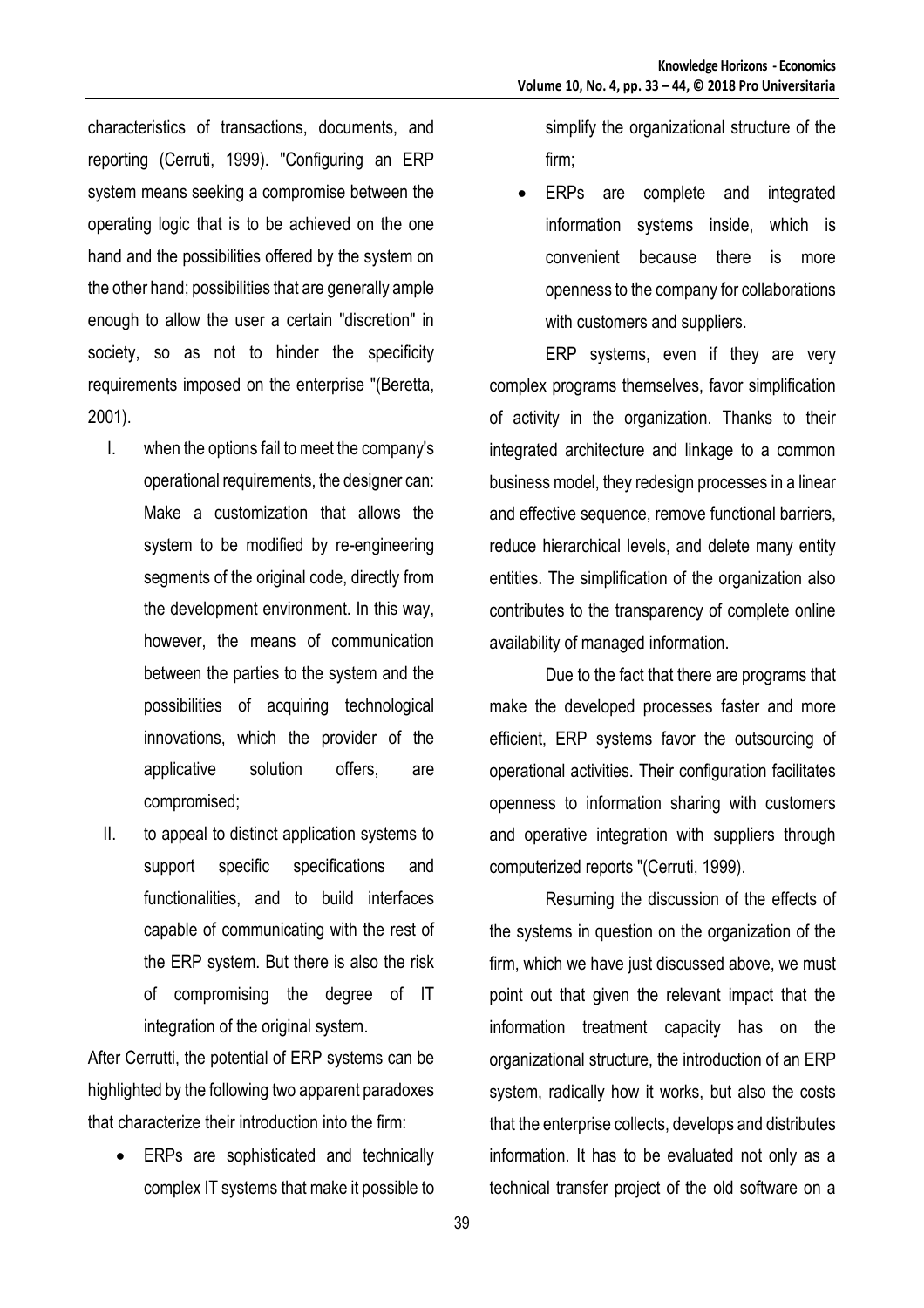new platform, but also as an organizational change intervention.

The ease of accessing the data allowed by telematic network infrastructures and the availability of advanced data-processing systems allow for overcoming organizational barriers and encourages the creation of inter-working groups (bringing together different professions and competencies in the organization) and widening of service tasks Beretta, 2001; Cerruti, 1999) attributed to each post, with the resulting requirement, ie a greater professionalism of the operators.

New technologies favor rethinking the company's configuration with regard to:

- Reducing the number of hierarchical levels and
- Reduction of staff.

The efficiency and speed with which the IT system is able to gather, develop, and disperse information in the organization largely replace the work of preparing the reports, the work of intermediary managers and staff. The tendency to flatten the hierarchical structure is also favored by the lowering of the specialization of these tasks, which we quoted above (formalisation of tasks). In fact, at the same time as the working groups with full responsibility for the inter-functional processes, the necessary positions for coordination and supervision are reduced.

This advanced availability of the IT system to produce different reports - we can exemplify the Manufacturing Resource Planning tools - then enable the reduction of indirect staff, specialized in programming and control. Some of these staff may

therefore be used to carry out operative activities, thus becoming more involved in achieving the desired outcome and more responsibly for the actual needs of the process.

"ERP systems also enable redesign of support processes with increased information intensity (from staff management to IT management) to improve functionality and reduce costs, automating the work that previously worked manually and integrating them directly into primary processes . Some activities, which have traditionally been attributed to staff, are absorbed by automated operations performed by the system, often with a higher degree of accuracy and regularity over previous manual edits. This is the case for the reporting and staffing activity analysis, which is scheduled as a periodic elaboration of the system. An analogous speech is valid for other activities in the computing center, among which we are exemplifying the activation of batch data streaming between different systems and the realignment of archives that are completely erased from ERP due to the uniqueness of the data bank and real-time operation "(Cerruti, 1999). Turning now to the second aspect we have discussed above about outsourcing some business activities by connecting with customers and suppliers, we highlight the role of ERP systems in opening new collaborative spaces, expanding the opportunities for enterprise networking process reengineering. The use of communication protocols and the availability of enabled / consultable modules via an Internet connection enables the company to develop new market reports without making any special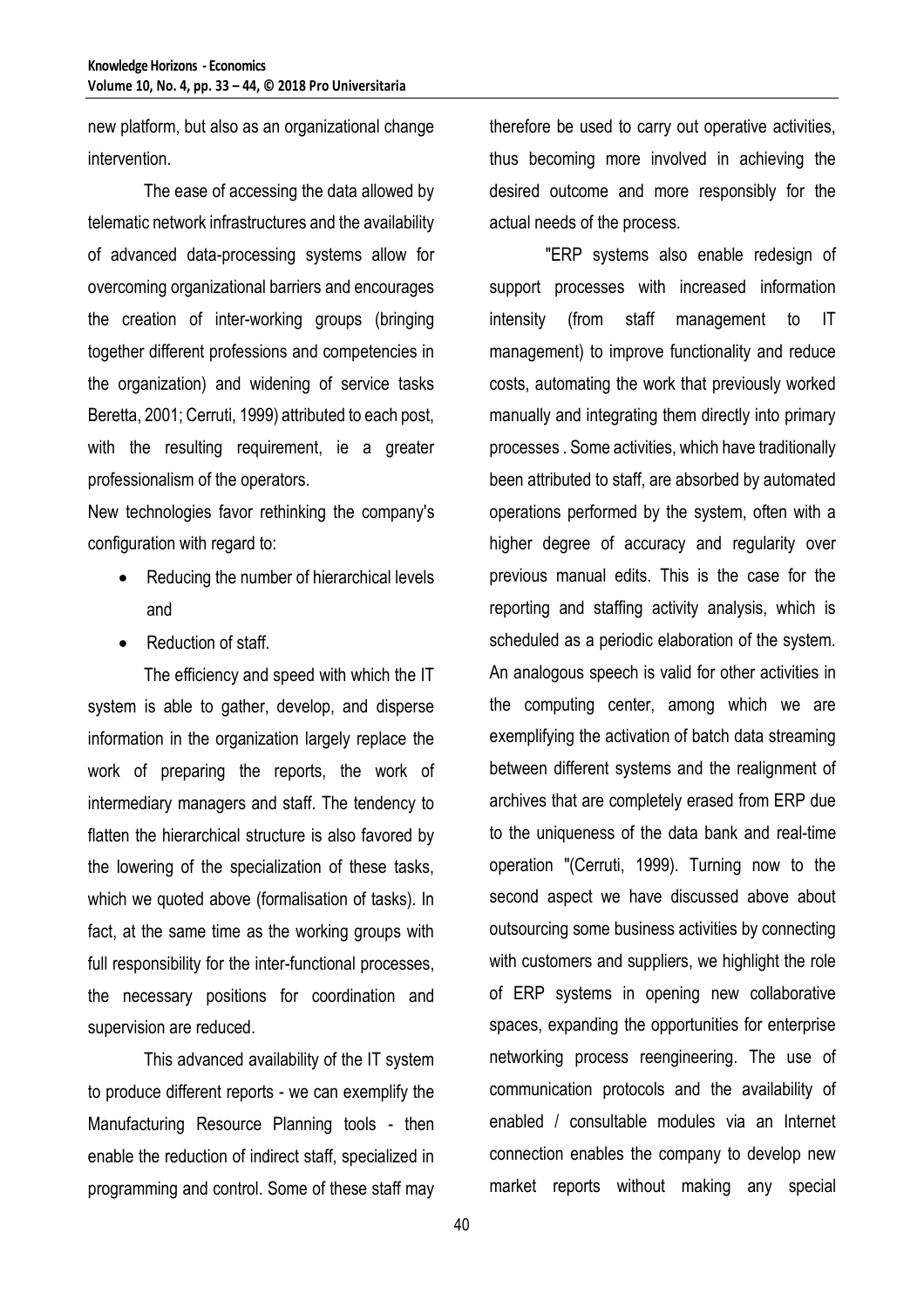investment for that. The same application, which allows you to conduct business in the company's internal transactions (Intranet), can become the business portal for access to the Extranet or the Internet. ERP systems in fact present modules for integrated supply chain management and support e-commerce initiatives. Because of these possibilities, ERP systems are not just ERP systems, but ERP II or ERP II. It is now clear the transformation that has taken place over the years to ERP systems: "When it went from the clientserver architecture to the center, they had to transform to follow the evolution of technology. Today, in front of web-based technology, ERP systems have to face a new evolution".

## **3. ERP II systems and SUPPLY CHAIN MANAGEMENT**

Large companies adopt ERP II systems because:

- The IT system is a platform where redundancies can be redesigned, and more open relationships can be developed, collaborating with their own suppliers and customers, increasing transparency and speeding up decision-making.
- The interface between organizations' IT systems allows participants to rethink tasks and responsibilities in supply and delivery chain management at customer service, improving the efficiency and effectiveness of the network.
- Facilitating administrative procedures and faster and more accurate communication between channel participants, allows for cost savings.
- Greater clarity in production specifications, made possible by creating a common production list, and tracing batching by identifying the path that has been tracked, identifies where the main defects have been generated and supports the qualitative improvement of products and processes.
- A faster flow of communication (based on information on purchase orders) and integrated production programming will help reduce response times.

"Today's businesses are almost without borders, in that internal functional barriers are abolished in favor of horizontal process management, while external separation between sellers, distributors, consumers and businesses is gradually diminishing. This is the concept of extended enterprise that transforms our world, our way of thinking, into a competition between organizations, and then to reconfigure the value chains. It is the use of common information that allows for such horizontal inter-functional management "(Christopher, 1998). The expanded company comprises the downstream and downstream phases of the production activity, as illustrated in the following figure.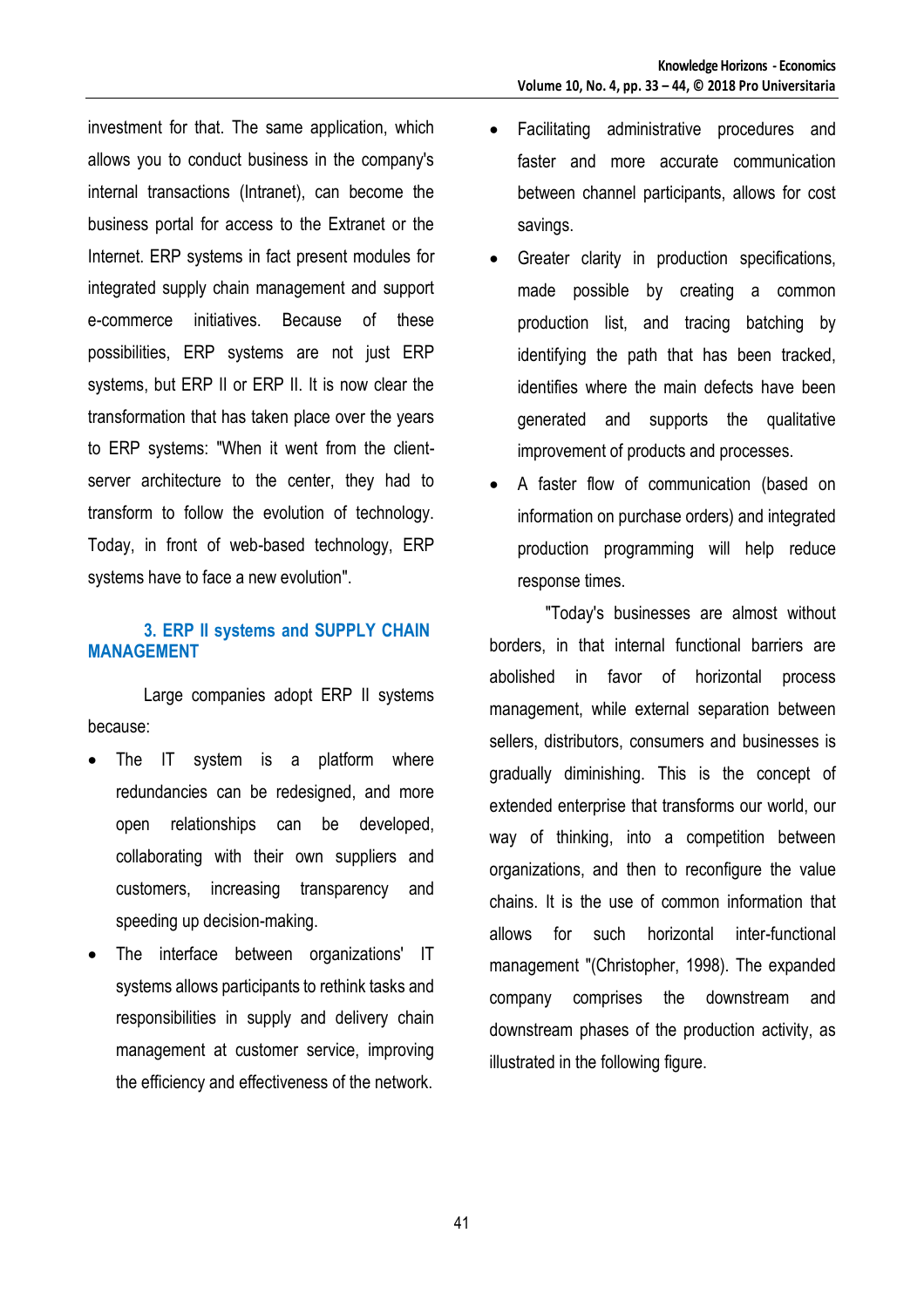

Figure 3: Extended enterprise.

The ERP-based integrated management support logic has been extensively structured into inter-organizational relationships with vendors using Supply Chain Management (SCM) applied software (Cerruti, 1999). It is obvious that SCM is a significant change compared to traditional distance relationships, even if we refer to conflicting ones, which have often characterized the buyer-supplier relationship in the past. The SCM is focused on cooperation, confidence and the conviction that if it

is well managed, "the whole may be greater than the sum of the parties".

The EQS should be considered in the context of a global e-business structure as shown in Figure 5. The term e-business, but can also be used in a specific sense when using the Internet to achieve supply chain integration; in a similar context, this term includes "planning and executing front-end and back-end operations in the supply chain using the Internet" (Møller, 2003).



Figure 5 - Supply Chain Management and e-business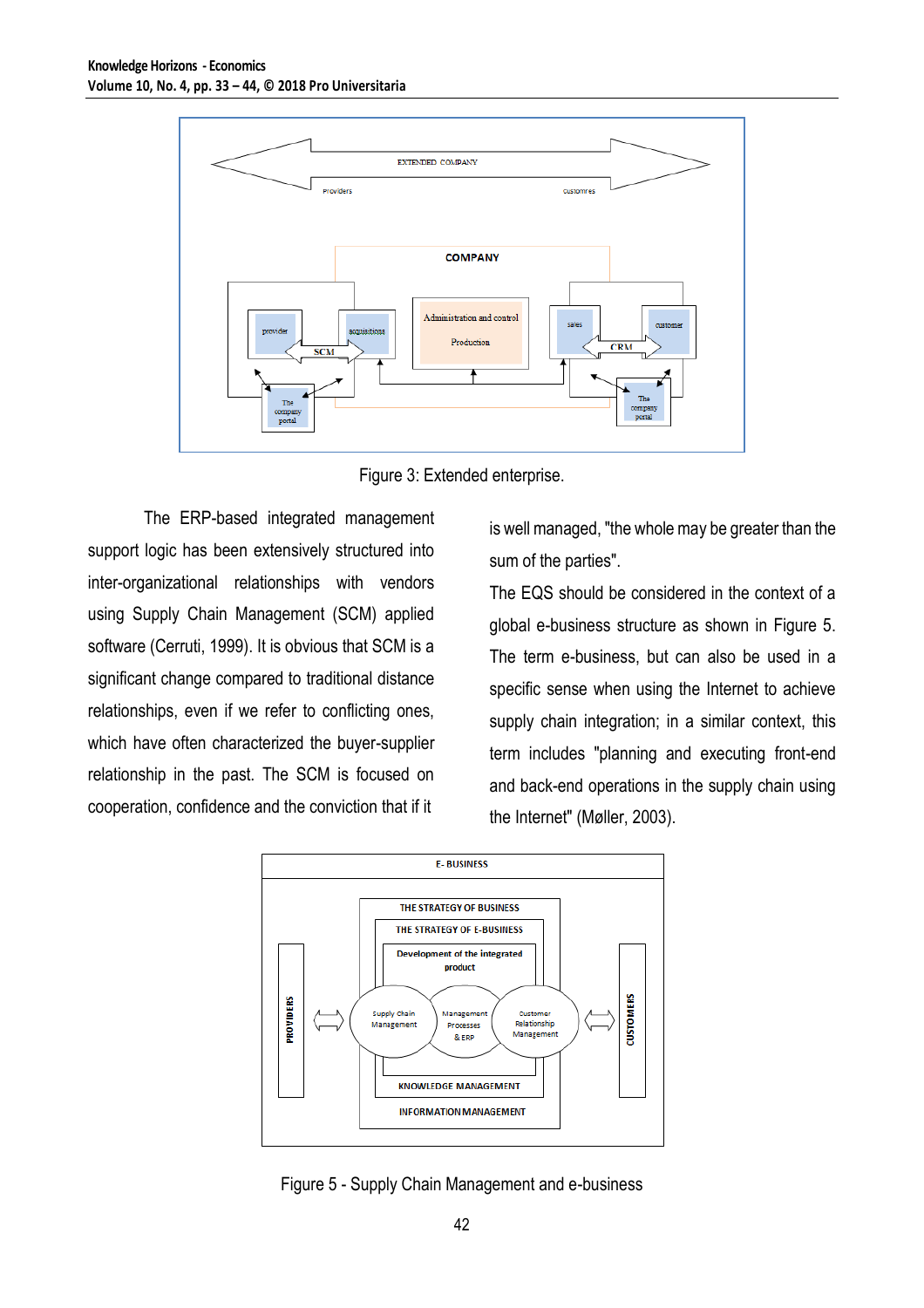The Internet is a perfect means of delivering the virtual supply chain. The advantage is that it not only makes possible access to the global market at a minimal cost, it not only allows consumers to drastically reduce research time and transaction costs, as highlighted above, but also allows various organizations in the supply chain to divide and exchange information in a cost-effective manner with the help of Extranets. Organizations with so different IT systems can now access customer data about sales or use of the product, and can use this information to manage the supply and advising their own suppliers for immediate needs.

The term "chain" should be substituted by the term "network", as many suppliers, vendor suppliers, as well as many customers and customers are usually included in the system.

### **4. CONCLUSIONS:**

Following analysis of ERP systems, we found that traditional IT systems in an enterprise have developed through successive aggregations of differently functional, functionally functional components for which interconnection is attempted through interfaces that allow communication between different parts . As far as the road to IT is concerned, it means using a common field of definitions and codes between different departments of the organization means establishing common rules and language to facilitate communication between different units, a prerequisite for ensuring coordination. By formalizing data and sharing common language, ERP systems provide a unitary cognitive schema of event interpretation that increases the responsiveness and response capacity of the organization and its units. At the same time, the integrated management support logic characterizing ERP systems has been extensively structured into inter-organizational relationships with vendors through application software called Supply Chain Management

## **BIBLIOGRAPHY:**

- 1) Amigoni F., Beretta S. (a cura di), "Information Technology e creazione del valore. Analisi del fenomeno SAP", Egea, Milano, 1998.
- 2) Beretta S. (a cura di), "Criteri e metodologie di disegno dei processi e sistemi amministrativi", Egea, Milano, 2001.
- 3) Biffi A., "Processi e progetti di sistemi informativi. Modelli organizzativi e tecnologici per l'innovazione", ETAS libri, Milano, 2002.
- 4) Burn J.M., Hackney R., "Working on the Chain Gang – adopting an SCM approach to ebusiness strategy", AMCIS Conference, Long Beach, California., August 2000, in [http://www.business.ecu.edu.au/mismedia/pdf/](http://www.business.ecu.edu.au/mismedia/pdf/0061.pdf) [0061.pdf](http://www.business.ecu.edu.au/mismedia/pdf/0061.pdf)
- 5) Carignani A. (a cura di), Tecnologie dell'informazione e della comunicazione per le aziende, McGraw-Hill, Milano, 2003
- 6) Cerruti C., "Sistemi informativi e capacità competitiva. L'introduzione dei sistemi ERP nella grande impresa", G. Giappichelli Editore, Torino, 1999.